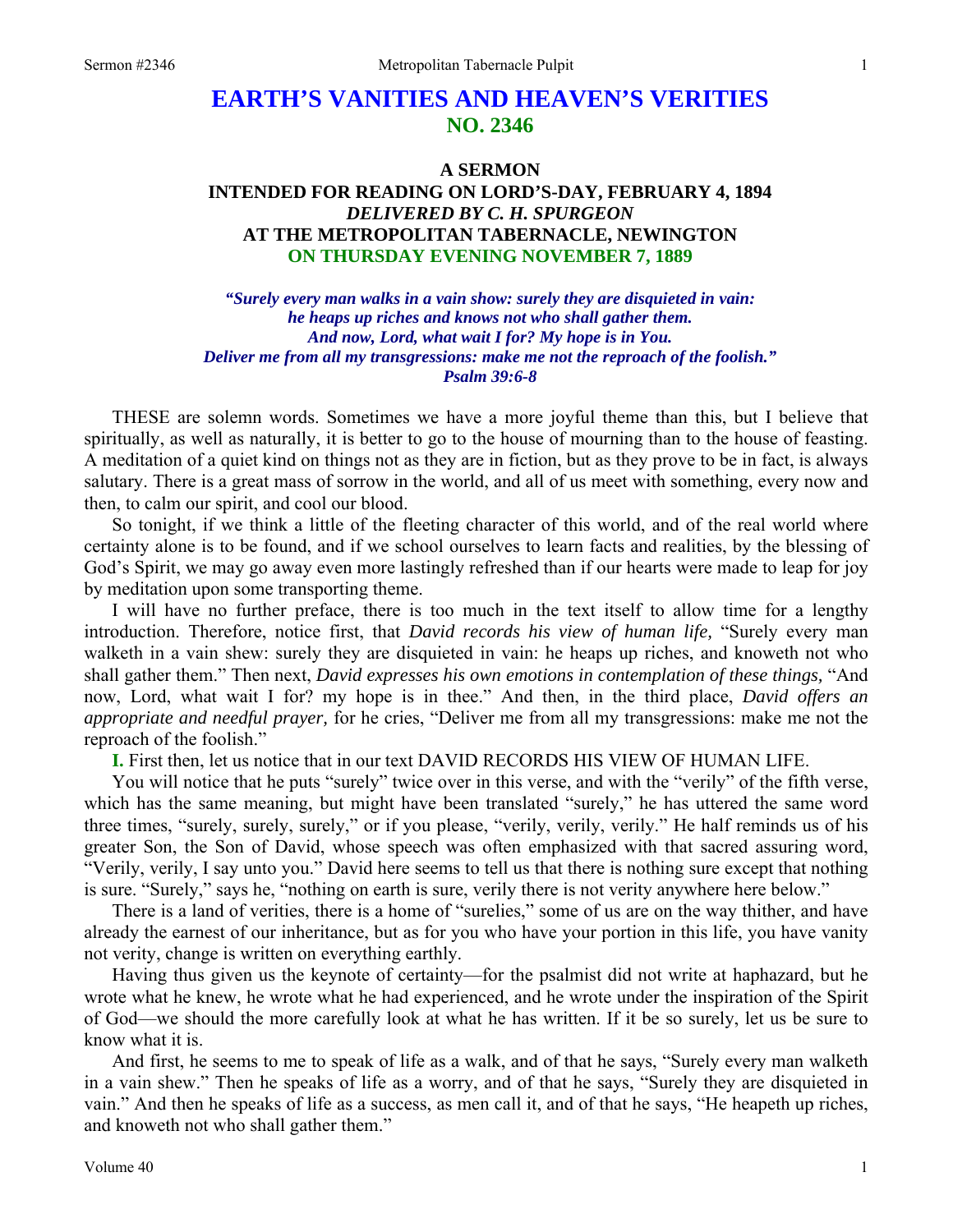David first speaks of *life as a walk.* He seems to have had in his mind the idea of a great procession, "Surely every man walketh in a vain shew." If you choose to go to the Lord Mayor's show next Saturday, you may see a vain show, and may know precisely what David meant. Such things were more common in Oriental countries than they are with us, but whether it is the Lord Mayor's show or any other, it is a picture of what this mortal life is.

The procession, if you see it, or if you do not see it, but only read and hear of it, may remind you of what life is, what you see of it is all show. There are kings in the show, and princes in the show, and heroes of old time in the show, but there are neither kings, nor princes, nor heroes there in reality. It is all show, and such is this mortal life to a large extent.

Among some classes of society, show is everything, they must "keep up appearances." Just so, and all the world over, that is about all there is—"appearances"—a vain show. If you want reality, you cannot see it, the unseen is real. If you want shadow, you can see it, "the things which are seen are temporal, but the things which are not seen are eternal." I wish we could get a hold of that idea as a practical thing, that everything we can see is shadow, but what we cannot see is the real substance.

When we talk about faith, men call us "visionary." Well, well, you may call us that if you like, for we have vision of a very high order, but we beg to return the word to you in its ordinary meaning, for if you make your treasure of what you can see and handle, you are the visionaries, for this is but a vain show in which you rejoice, and that which you see with your eyes is but a vision, a dream that vanisheth when one awaketh.

Earthly life is only a show. Oh, friends, I wish we really thought this! We would not be so hotbrained as we are if we said to ourselves, "These are only shadows." We would not be so vexed and worried as we are if we often said to ourselves, "These are shadows. I could not see them if they were not. If they were real, they would not be perceptible to my senses, they would only be perceptible by the higher faculty of faith." "Surely every man walketh in a vain shew." It is a show and nothing more.

But it is a passing show, for David does not say, "Surely every man sits down in a vain shew, and remains in the same place," but "every man *walketh* in a vain shew." It is with life as with a procession which passes before your eyes. It comes, hark to the shouts of the people! It is here in a few minutes, there are the people crowding the streets, but presently it has vanished and is gone. Does not life strike you as being just that?

I remember, oh, I remember so many figures in the procession! I have seemed to stand as at a window, though that itself has been but seeming, for I also have been in the procession. I recollect the great hearty men of my boyhood, whom I used to hear pray, they are now singing up yonder. Then, when I think of you, dear friends, I remember a long procession of saintly men and godly women who have all passed before me, and have gone into glory. What a host of friends we have in the unseen world, "gone over to the majority!" As we get older, they really are the majority, and our friends on earth are outnumbered by our friends in heaven.

Some of you will fondly remember dear ones who have passed away in the procession, but please recollect that you also are in the procession. Though they seem to have passed before you, you have been passing along with them, and you may reach the vanishing point before long, and then there will be this talk among the brotherhood you love, "he too, has gone," or "she has fallen asleep," for we are all walking as in a procession, and passing away to the land of substance and reality.

A show which is passing away is in itself, if it be measured by this mortal life, vain, "a vain shew." To a man who has no hope hereafter, it is all "vanity of vanities; all is vanity." Within the narrow compass of this poor globe there is nothing that is worth a man's opening his mouth to ask for or to receive. Take the broader, larger circle of the heavens, and there within that boundless circumference, there is something to be found that is worth finding. Dwell in God, and you have something substantial, dwell out of God and you make "much ado about nothing." Life is a vain show when it is lived apart from God.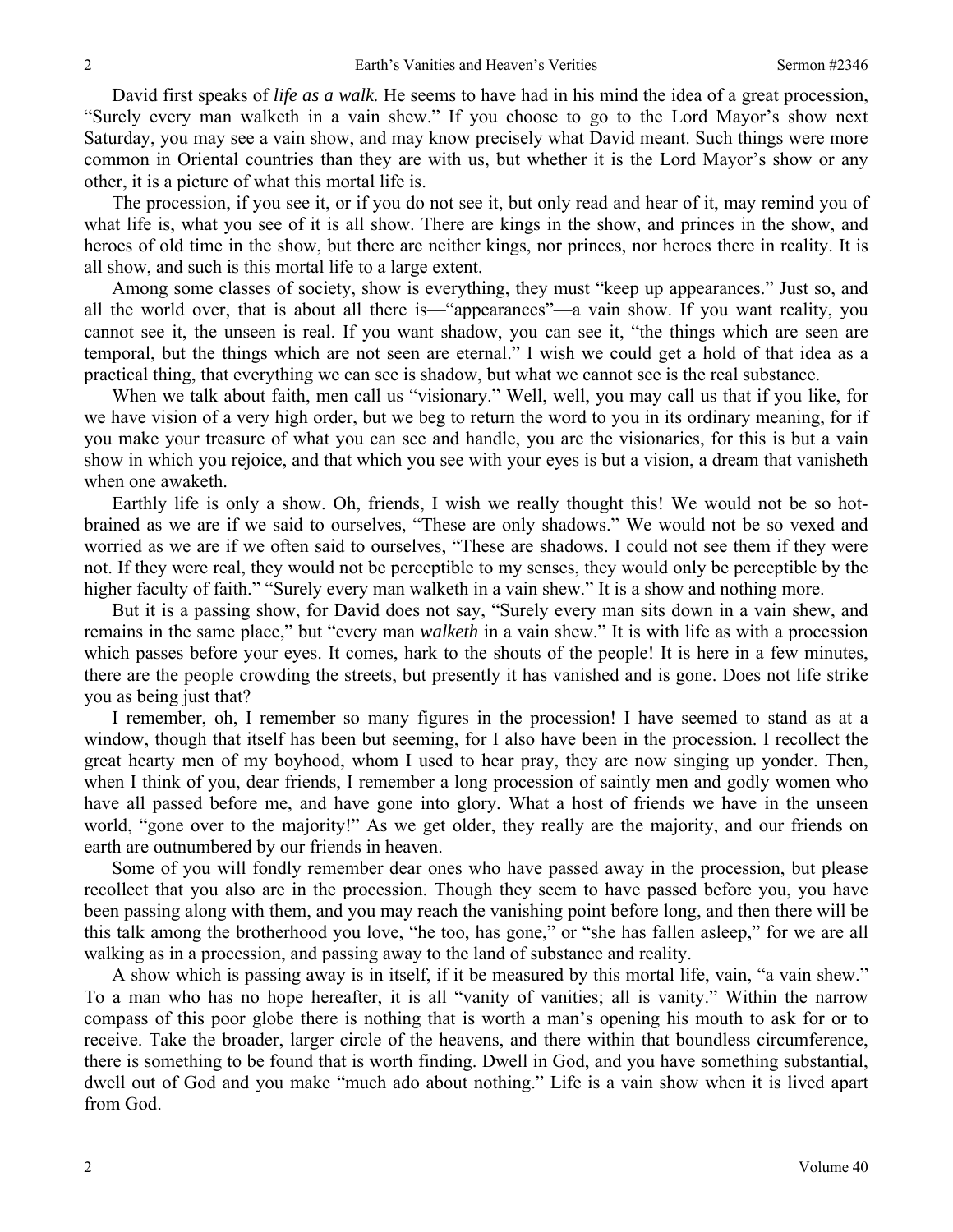If you will only consider for a minute, you will see directly that it is so. Think of the armies of Babylon and Assyria, the palaces their kings built, the mighty cities that they piled, where are they now? Think of the Medes and Persians, with all their pomp and power, where are their glories now? And Greece—her palaces and her temples are a desolation. Listen to the tramp of Roman armies up the *Via Sacra,* hark to the acclamations of the people as they climb the very chimney-tops to see the conquerors come home, where have they all gone?

Fame did but blow one blast upon her brazen trumpet, and the echoes sounded for a while, and then there was silence. "Surely every man walketh in a vain shew." Get the idea of a procession and you have caught the thought which David would convey to you. Such, too often, is the whole of a man's life, just the passing of a pageant and nothing more.

The psalmist then speaks of *life as a worry,* and he says, "Surely they are disquieted." So they are. How few people are so free from the spirit of the things of this world as to pass through this life quietly? If we could once live in the eternities, we should be calm, and still, and restful, but we live by the moment and the day, and we are all on the worry, and the fidget, and the fret, and the fume, and we know no real rest.

The work of this world, if carried on only as for this world, is well described here, "Surely they are disquieted in vain." See how they begin life, eager for its joys, its honors, its wealth. Note how they plod, and toil, and labor. How much of brain-work is done by the light of the midnight oil! Many a man agitates his mind, and wearies his spirit, till his life is lost in finding a livelihood. They are trying to live, and lo! life is gone, and they wake up and wonder how it is that they have let it go and have not really lived at all.

Some are all for getting, never for enjoying in any measure, when such men get a sufficiency, it is not sufficient for them. When they get twice that, they are still eager for more and live on in a perpetual worry. Then one has more than another and envy comes in, of all passions one of the most wearing, and when a man has at last all he thought he should ever want, then he is afraid of losing it. Now he is anxious about this, and worried about that, and fretting about the other.

Believe me, there are no people who take the fret of life so much as those who ought to have sense enough to be quit of it, "having food and raiment" they are not "therewith content," and having taken all that is good for them to carry, they are like a traveler who, having one good substantial staff to help him in his walking, must needs carry a bundle of sticks with him, and so load himself unnecessarily. Is it not so?

Did you ever stand in the Bourse at Paris, or did you ever, by any chance, hear the noise of our own Stock Exchange? The latter place is more difficult to see than the former, but when I have stood upstairs in the Bourse in Paris, and have looked down upon the raving multitude below, I have wondered whether, if Bedlam had been emptied out, there would be more noise, more uproar, more calling out, more pushing and rushing, first this way and then that way.

I could not understand what they were at, perhaps that made the scene appear the more maddening. Every man seemed all alive and as though he would eat up every other man in the place, and I believe that the Bourse is but a picture of mercantile life everywhere—competition, competition, everybody buying cheaply, and grinding down everybody that works, and then complaining that, in his turn he is ground too, his own measure being measured back to him. Ah me, what a life it is!

Had David penned this psalm today, he might have written in capital letters, "SURELY THEY ARE DISQUIETED IN VAIN!" Oh, for a little quiet! Oh, for time to think! Oh, for opportunities to get near to God, and un-bosom all your thoughts and all your cares before Him, and then to go away feeling patience mingled with joy, and joy with the expectation of unutterable bliss, helping us to really live, instead of being disquieted in vain!

Well, next, David passes on to speak of *life as a success,* and he mentions those who were supposed to have been successful in life, though mark you, it is not success in life after all, to accumulate riches. When you read in *The Illustrated London News* that somebody died "worth" so-and-so, do not believe it.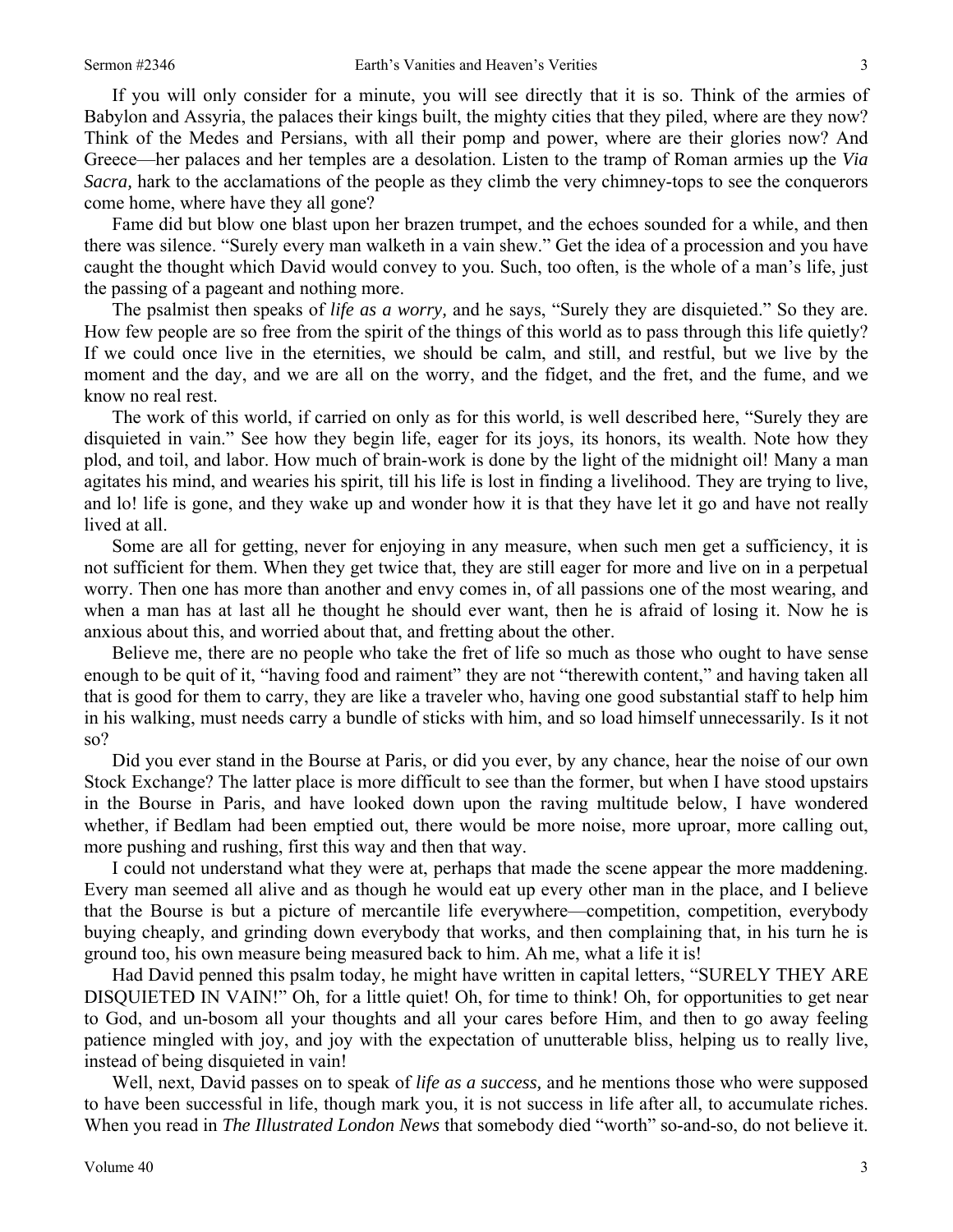A man is not worth what he has when he dies, a man may not be worth twopence, although he may possess a million, he himself is worth nothing, poor grabber of everything! But you say such and such a man died and left £200,000. Yes, there are several of us who, when we die, will *leave* much more than that.

I shall leave all the world behind me and there are many others here who will do the same, and leave all the millions that there are, and all the estates that ever were, and all the treasures of the world, and I suppose that every one of us, when he shall die, will leave everything behind him, for shrouds have no pockets, and men carry nothing with them into their graves.

But even when a man is successful in heaping up riches, see how David describes it, "He heapeth up riches." That is all, he does not partake of them, he does not use them, he merely heaps them up. He accumulates without enjoyment. When a man has food and raiment, and has what he needs for comfort, all that he has beyond, if counted by thousands, might as well be a thousand pins as a thousand pounds, so far as any good it is to him.

But the bigger heap will not give more comfort, for there is the additional anxiety of taking care of it. When riches are consecrated to God's glory, they assume quite another character, but I am now talking about this world and the mere possession of its treasures. David calls it the heaping up of riches, and that is all that it is, getting a big heap, like children do at the seaside, one gets a bigger heap of sand than another has, but what is the good of that?

The psalmist also says that when the man heaps up riches, he "knoweth not who shall gather them." He hoards without security. This is probably an allusion to the husbandman who has cut down his corn and put the sheaves together, and then at night, before he can gather them into the garner, much less before he can thresh out the grain and grind it, some marauder comes and runs off with it all. The miser heaps up his gold, but he does not know who may gather it. Have we not seen the fruit of many years' toil vanish in an hour? The reaping of a lifetime has disappeared by a panic in a moment.

"He heapeth up riches and knoweth not who shall gather them." He leaves his wealth without pleasure. The psalmist alludes to the fact that men cannot tell what will become of their possessions when they die. I am sure that there is many a man who would turn in his grave if he knew what was being done with his hard earned wealth.

To live wholly to enrich somebody about whose character you know so little, seems a poor object in life, and yet it is the only object which many are pursuing. Without chick or child, it may be, still men will go on scraping together riches for some unknown heir who, if they knew him, would be perhaps beneath their contempt, yet they go on working like slaves for one who will never be grateful to them when they are dead.

Now does not the whole of this put together make up a very sorry picture? Yet it is true of the worldling, of the man who has no hope hereafter, of the man who has never projected his soul by grace into the spiritual and the heavenly realm.

**II.** And now, glad to get away from this part of our subject, we notice how DAVID EXPRESSES HIS OWN EMOTIONS IN CONTEMPLATION OF THESE THINGS.

And first, *he has come to a decision.* Having turned these matters all over, he begins the expression of his own feelings thus, "And now, Lord." I like that mode of speech, it is a great thing to come to God with a "now." You know how the Lord comes to us, He says, "Come now, and let us reason together, saith the LORD." I like a man sometimes to come close up to God and sit down, and seem to say, "Now, Lord, You see that I have realized the vanity of this world, I may well let it all go, for it melts away in my hand, it is a mere shadow which is not worth living for, and I have to live in eternity with You. I have to live in heaven or in hell. O my God, bring me to my bearings! Bring me close up to You, and let us reason together, and have the question out. 'And now, Lord."'

Every moment is solemn if we would but make it so, but there are certain turning points in life when a man has had his eyes opened to see the fallacy of his former pursuits, when, stopping where the roads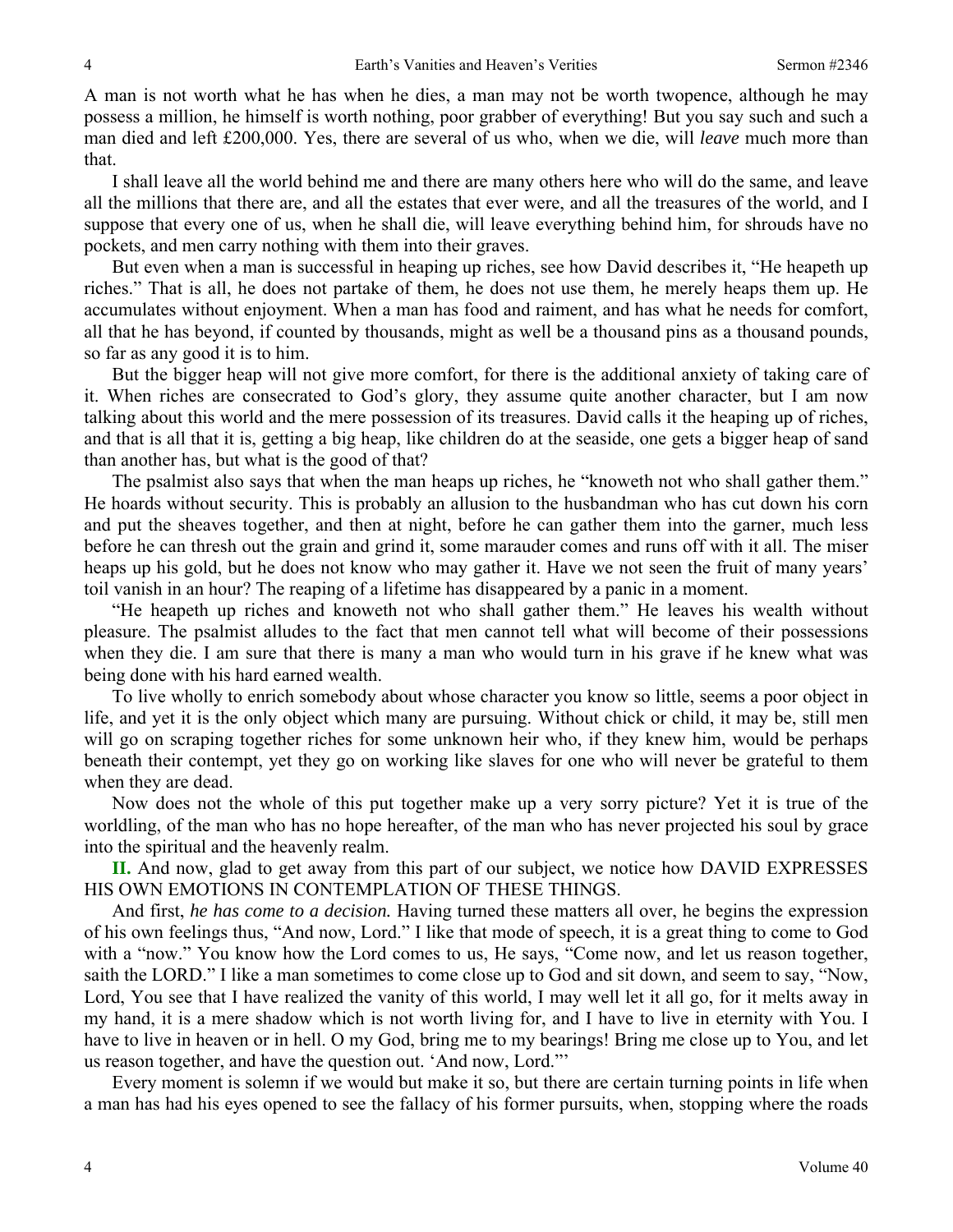meet, he looks up to the signpost and says, "And now, Lord, guide me, help me to take the right turn, to eschew the shadow, and to seek after that which is substantial. Now, Lord."

I also like this expression of David's emotions because he *consults with God.* "Every man walketh in a vain shew: but," he says, "and now, Lord, there is no vanity with thee, no deception, no delusion with thee, behold, I turn away from this mirage, which just now deluded me, to thee, my God, the Rock of my salvation, and I look to thee. And now, Lord."

I would to God that somebody here would say, "I have to spend eternity somewhere. I will not waste this present time, and live as if this world were all, but I will lift up my prayer tonight and say, Now, Lord, now that I have passed my childhood and am a young man, now that I have reached my twentyfirst birthday, now that I am thirty, forty, fifty, now that my hair turns grey, it is time for me to be wise if ever, now, Lord."

And if I am so unhappy as to have a person here who has advanced to the very end of his lease, and has become seventy, and yet still is living for a world that is slipping away from him, I would to God that the Holy Spirit would make him say tonight, "And now, Lord; now I seek Thee, now I turn to Thee."

You can see at once that *David feels that he is out of place,* for he says, "Lord, what wait I for?" He says, "What wait *I* for? I can see what these fools are waiting for, they are waiting to take their place in the show, they put on their masquerading garments and go out there to take part in the pageant, but I will not go there. I do not belong to any of the classes that make up that show. What wait I for, then? I see the men disquieted in vain, but Lord, I have learned to trust in Thee, then what wait I for? And O my God, I see how others clutch the treasure which they cannot keep, which is not worth the having, for they are soon to leave it, or it quickly leaves them, I am not after that kind of thing, now, Lord, what wait I for?"

He is like a fish out of water, he is a man out of his native country, evidently a stranger and an exile, who is turning to his God, he is a fellow stranger with his God and he says to Him, "Now, Lord, what wait I for?"—a question only God Himself can fully answer.

You observe also, that *he has his eye on the future.* He is a man who is waiting for something. Faith is a high virtue, and waiting upon God is a flower that grows out of it. "What wait I for? I have not found it yet, I am waiting for it, for here we have no continuing city, but we seek one to come." Our treasure is not here, it is away there upon the eternal hills, where Christ sits at the right hand of God. The man described in our text is a waiting man, whose chief delight is now in a world that is to come.

And you observe lastly on this point, that *he is a man whose hope is in God,* "My hope is in thee." I have no earthly expectations, but I say, "My soul, wait thou only upon God, for my expectation is from him." "Hopes of ever finding anything here which can fill me, or content me, I have long ago abandoned, and now, Lord, my hope is in Thee. It is only Thee, my God, that I desire, and if I get Thee, if I am filled with Thee, if Thou abidest in me, if Thou dost transform me into Thine image, if Thou dost deign to use me for Thy glory, if Thou wilt take me home to dwell with Thee where Jesus is, this is what I wait for, and I wait for nothing else."

We are expectant of good things to come. We are not inhabitants of this country, we are citizens of the New Jerusalem which is above, we are only shipwrecked here for a while, and exiled from home until the boat shall come to ferry us across the stream to the land where our true possessions lie, and where our best Beloved is gone. Life, and light, and love, and everything to us is He who has gone as our Forerunner to the place which He has prepared for them that love Him.

**III.** Now I close by noticing that DAVID OFFERS AN APPROPRIATE AND NEEDFUL PRAYER, "Deliver me from all my transgressions: make me not the reproach of the foolish." After all, we are here, brothers, we do not know how long we may have to stop here, and there are things which we want while we are here. Well, what are they? Send in your requests, what do you want?

David puts down what he wants. "He wants first to be delivered from trouble," says somebody. No, he does not say anything about that, he prays, "Deliver me from all my transgressions." "He wants to be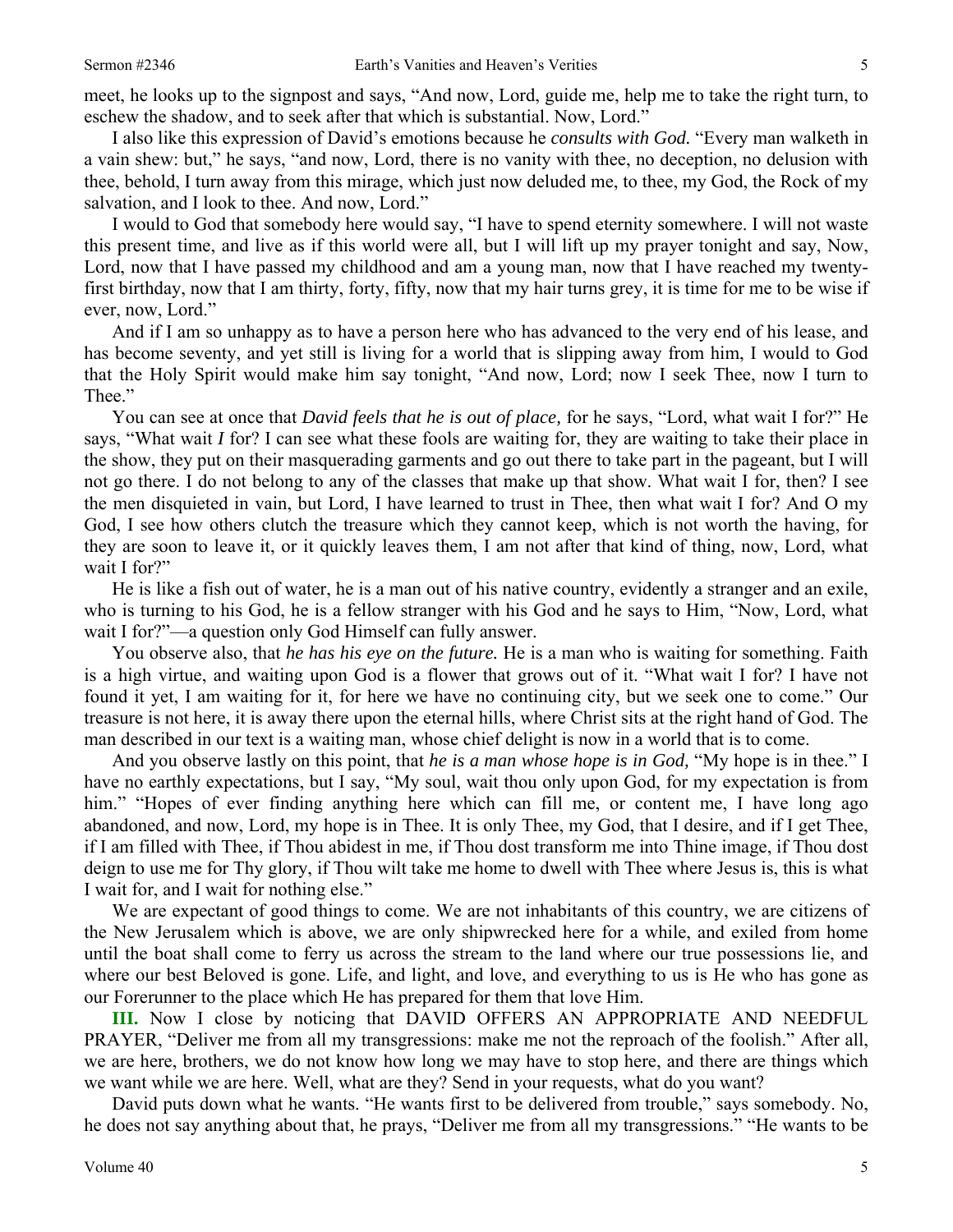delivered from that headache, that heartache, that pain in the limbs, that depression of spirit." Nothing of the sort, the prayer of this godly man is, "Deliver me from all my transgressions."

That is, first, *he prayed for deliverance from sins committed.* "Lord, put all my sin away, so that I may be clean every whit from every sin that I have ever committed." Can that be? Oh, yes, it is so with many of us! We are washed in the blood of the lamb, and that washing is perfect washing, it leaves no stain behind it. If you believes in the Lord Jesus Christ, He has taken your sin upon Himself, He has put your sin away by the great blood shedding, it is not on you any longer, it has even ceased to be, according to that wonderful text, "The iniquity of Israel shall be sought for, and there shall be none; and the sins of Judah, and they shall not be found."

What a blessed thing it is to live with no cloud whatever between your soul and your God, to know that every sin is blotted out by the atonement of Christ, and that your heavenly Father looks upon you with delight and favor, even as a child of God, and does not chide you!

O happy, happy, happy man who walks in the light, as God is in the light, and so has fellowship with God while the blood of Jesus Christ, His Son, cleanseth him from all sin! David's first prayer is for deliverance from sins committed. If you get it answered in your case, you will not walk in any vain show and you will not be disquieted at all, much less "disquieted in vain."

Next *he prays to be delivered from the assaults of sin.* Who is there here that is not tempted? If anyone says, "I am above temptation, or beyond temptation," well, that person must have gone far in pride and carnal security, he is eaten up with the leprosy of self-deceit. We are all tempted, and every day we need to pray, "Lead us not into temptation, but deliver us from the evil one." "Deliver me from all my transgressions. Lord, do not let me sin, let me not in heart, or thought, or word, or deed, offend Thee." Oh, if we could but be perfect, so that we could never manifest an ugly temper, never speak a wry word, never have an evil thought! Oh, if we could but be perfect!

Ah, sirs, this is the riches we covet, to be perfectly free from every tendency to sin! If we could but get to that, then we should have got to heaven, for that is heaven, to be perfectly delivered from sin. Well, well, we shall have that perfection, God will give it to us, but let us make this the subject of our daily prayer, "Deliver me from all my transgressions."

David also *prayed for deliverance from peculiarly dangerous sins.* Allow me to put an emphasis on one little word in my text, "Deliver me from *all* my transgressions." I am afraid that we all have some special sin that is our sin more than it is anybody else's, some tendency, hereditary, perhaps some liability to a particular form of sin.

I do believe that if some brethren were ever tempted to hilarity, they would not transgress in that direction, for they were born in November, and they have a fog in their very soul. There are some others, who, if they were tempted to great depression, would not transgress in that way, for they have sunlight in their souls, and their eyes always twinkle with a natural merriment. Some men are not tempted to be misers, it would be a mercy if they were, for they are such dreadful spendthrifts. Some men are never tempted to be lavish, I half wish that the devil or someone better would tempt them that way, for they are so mean, and it is so hard to get even a threepenny piece from them to help the best of causes.

Satan is pretty well acquainted with us, he sees the joints in our harness, he knows to what sins we are specially inclined, and if it be so in sinners, it is so in saints also. We all have need to pray, "Deliver me from all my transgressions, especially from the sins to which I am most liable. Lord, save me from them." I invite you, dear friend, to pray this prayer of David.

And then pray the other also, "Make me not the reproach of the foolish. If I am to be reproached, let me be reproached by wise men, but make me not the reproach of the foolish."

Thus, *David prayed for deliverance from deserved dishonor.* Oh, may God grant that none of you, whom He has called to a higher and better life, and made to long for glory and eternity, may ever make the enemy to blaspheme, or give them real reason for despising you! God keep us from falling! O Christian men, Christ has been more wounded by His friends than by His foes! We do not mind what the infidel has to say, at least we would not mind it if you did not at times help him to say sad things by your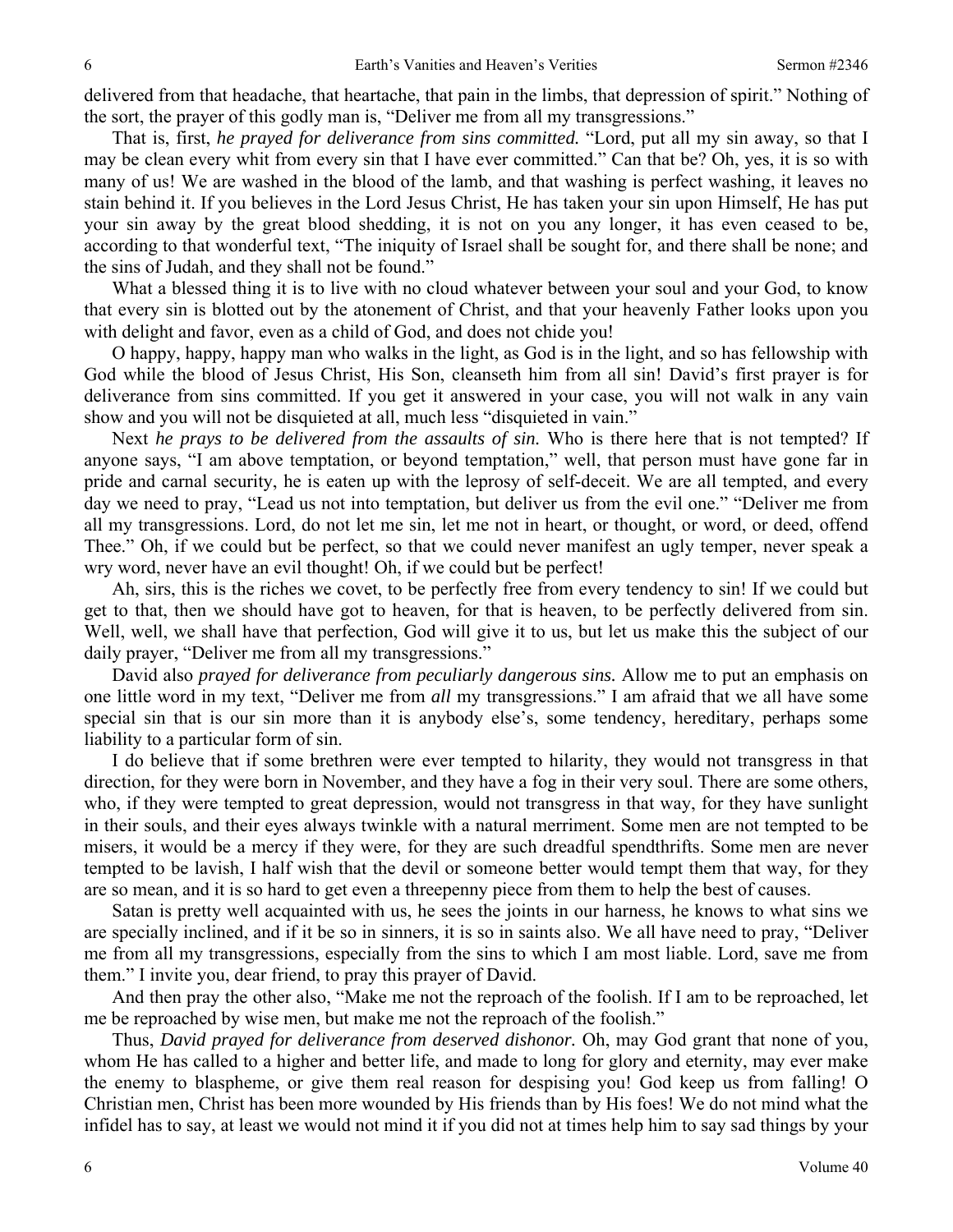inconsistency. We feel the point of the arrow, and the smart of the wound is acute, but keener far is it to feel that your own wrongdoing feathered the arrow which the enemy shot from his bow. God keep us from that evil! May we never lend a feather from our wings with which to furnish an arrow against Christ or His cause!

*David also prayed to be preserved from undeserved defamation,* "Make me not the reproach of the foolish." If you live the life of an angel, foolish persons will soon spread an ill story against you. Unless the Lord holds their tongues, they will not hold them. Pray then, that you may be preserved from slander. If it comes, may it be real slander, with no truth in it, but may God preserve you even from that, for it is a cruel thing, and cuts to the quick!

Again, *David prayed for deliverance from spiritual disappointment,* and may we also be preserved from all disappointments concerning our trust in God! If we trusted in God, and He did not deliver us, we would be indeed the reproach of the foolish. We come out boldly for the truth of God, and stand alone, and yet that truth never vindicates us, why then, we shall be the reproach of the foolish! We pray that we may not be put to shame, and that God's bare arm may defend His own cause, and we believe it will be so.

And last of all, in his prayer, "Make me not the reproach of the foolish," *David pleads for deliverance from dreadful taunts at the last.* May I never be lost, and then for ever have to bear this reproach! You know, the thought has sometimes come to me that if I am not true, and if at the last great day the Master should say, "I never knew you, depart, ye cursed," how will those who have to depart with me turn round and say, "And *you,* and *you?* You talked to us, you preached to us, and yet you are here yourself."

This would be to suffer shame as did the king of Babylon when he went down to the pit, and the kings whom he had slain began to say to him, "Art thou become like one of us?" How they gloried over their conqueror, himself shut up in hell, conquered by the Almighty God! Professors, I beseech you to pray this prayer tonight, "Make me not the reproach of the foolish." Be sincere, true men, lest on the last day you not only have the wrath of God to bear, but the shame and the everlasting contempt which your fellow sinners will heap upon you while you lie there, after all your profession, a castaway.

The Lord grant His blessing to those who are to be baptized tonight! May they be faithful to the end and may others of us, who have confessed Christ years ago, be kept from sin! May we all trust Christ tonight! If we never trusted Jesus before, let us begin at once, each one saying, "Now, Lord, what wait I for? My hope is in thee." May we all come to Jesus, and find eternal life in Him! Amen, and amen.

#### **EXPOSITION BY C. H. SPURGEON**

#### *PSALM 39*

#### *To the chief Musician, even to Jeduthun, A Psalm of David.*

David dedicated some psalms to Asaph, and one or two to Jeduthun. Some of this chief musician's family appear to have remained singers as late as the time of Nehemiah. It is a great honor to be a singer in the house of God. Ungodly men have no right to lead the psalmody, only redeemed lives can sing aright the song of redemption. I reckon that it is almost as wrong to have an unconverted person to lead the singing as it would be to have an unconverted man to preach the Gospel.

David was in a great heat of spirit, and much tried, when he wrote this psalm. There is little that is cheerful in it, yet there is much that may cheer us. Sometimes, when we are unusually thoughtful, we are more likely to be blessed than at other times. Specific gravity is better than specific levity, there are some who have a great deal of the latter quality.

#### **Verse 1**. *I said.*

"I thought it, and at last I said it. I resolved, I determined upon it, and I registered the vow."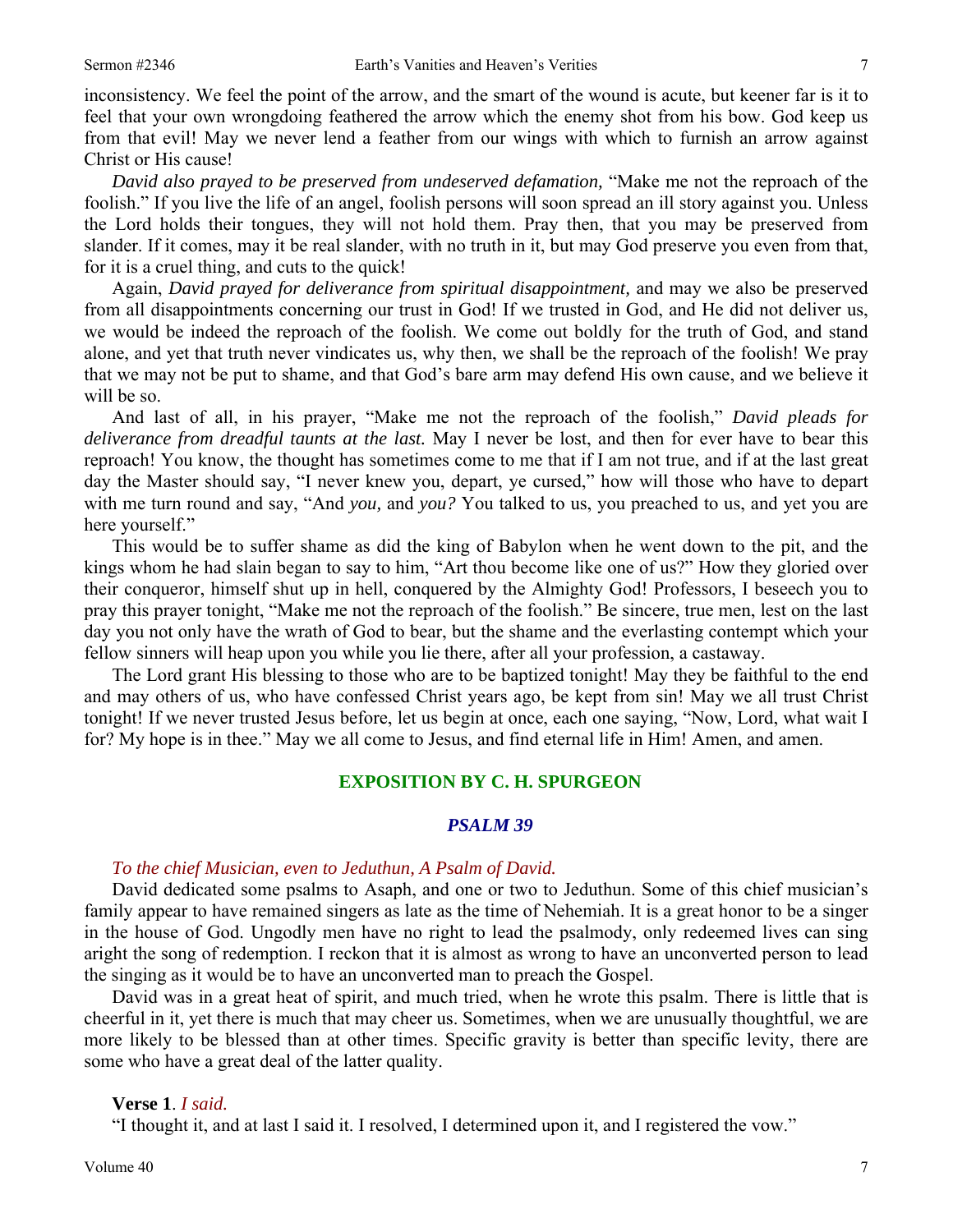## **1.** *I will take heed to my ways,—*

Men never go right by accident, he who is heedless is graceless. A holy life is a life that comes of taking heed.

## **1.** *That I sin not with my tongue:*

He who keeps his tongue can keep all the rest of his body. The tongue is the helm of the ship, and if that be well managed, the ship will be steered aright. How many sins of the tongue there are—proud words, false words, trifling words, unclean words! I cannot mention the whole list. The tongue is the best thing in the world or the worst thing, according to how it is savored.

**1.** *I will keep my mouth with a bridle, while the wicked is before me.* 

"I may feel free when I am with God's people, then I may wear my heart upon my sleeve, for there are no daws to peck at it. But when I am with the wicked, I must not cast my pearls before swine. I must be careful what I say, for they will be sure to misunderstand and misrepresent me."

#### **2.** *I was dumb with silence,—*

Ah, me! how often we do wrong even when we try to do right! He tried not to sin with his tongue, so he was silent, but silence itself may be a sin of the tongue. God forgive our idle silence, and silence our idle words! I do not think we often sin this way, but silence may sometimes be more wicked than speech, even though at other times, speech is silver and silence is golden. If silence is sometimes better than speech, it may also be worse. So poor David, like a pendulum, swings first this way and then the other way. Yet he went too far in the silent direction.

**2.** *I held my peace, even from good;* 

Which he should not have done. A dumb sorrow is a heavy sorrow.

#### **2.** *And my sorrow was stirred.*

Or "troubled." Water while it is quiet may look clear, the sediment lies still at the bottom, but if you stir it, you see all there is in it. So is it with sorrow, when it is stirred, you find its bitterness.

**3.** *My heart was hot within me,—* 

The fire was kept in his heart, it was not allowed space to break forth, so his heart was hot as an oven.

**3.** *While I was musing, the fire burned:* 

He grew so hot with grief that he was compelled to speak.

**3.** *Then spake I with my tongue,—* 

I am not sure that he did not sin then. We sin if we are silent, and we sin if we speak, for we are such sinful creatures. It would have been better perhaps, if David had said, "Lord, help me to take heed to my way and rule Thou over my tongue," for as it was, you see, he could not manage his tongue. He was either too fast or too slow. However, this time he spoke well, for he spoke to God. More talk to God and less chat to men, and we would be wiser and better.

**4.** *LORD, make me to know mine end,—* 

It is greatly wise for us to be familiar with our last hours. There is much to be discovered in the shroud, the mattock and the spade.

**4.** *And the measure of my days, what it is; that I may know how frail I am.* 

A bubble is more substantial than I am—a little handful of dust, easily blown in the wind, rather an appearance than a reality. Ah, me! little do we know, any of us, how frail we are.

**5.** *Behold, thou hast made my days as an handbreadth;* 

How short is our life! It is just a span and no more.

**5.** *And mine age is as nothing before thee:* 

What multitudes of generations of men have come and gone! An angel might have cried long before, "Man is but a thing of yesterday compared with the eternal God." God created the first star that twinkled out of the primeval darkness. "The everlasting hills," as we call them, are but infants of a day compared to Him, therefore, man may truly say, "Mine age is as nothing before thee."

**5.** *Verily every man at his best state is altogether vanity. Selah.*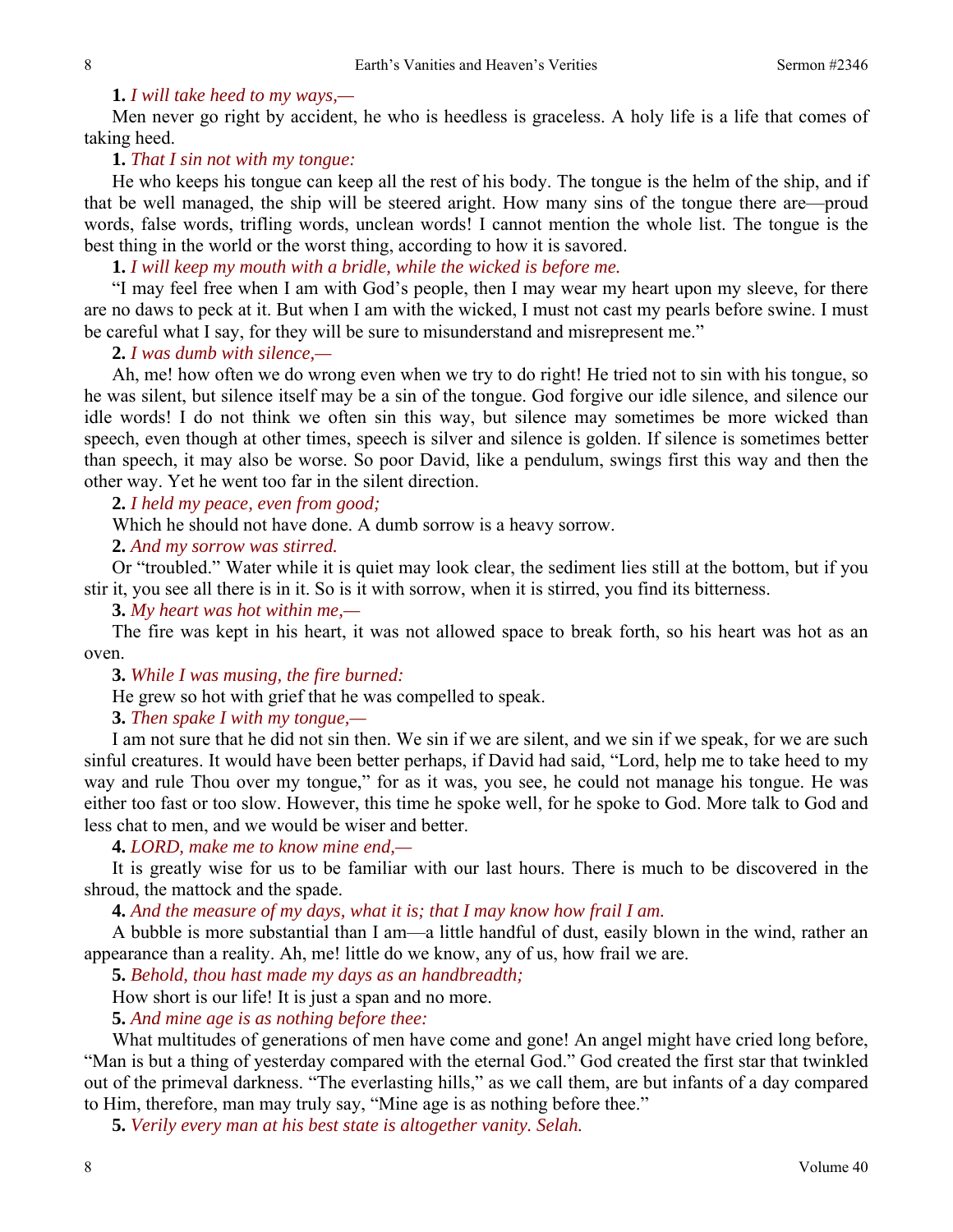The best man is only man at the best, and when he is at his best, he is nothing but vanity. It is strange that he should get vain of his best state, when his best is only vanity.

**6.** *Surely every man walketh in a vain shew:* 

He is a shadow walking among shadows.

**6.** *Surely they are disquieted in vain:* 

They fret and fume about nothing.

**6.** *He heapeth up riches, and knoweth not who shall gather them.* 

He is busy with a rake, but another will be busy with a fork. What the miser gathers the spendthrift scatters.

**7.** *And now, Lord, what wait I for?* 

"Do I wait to gather riches for another to squander? Do I wait to worry myself? Do I wait here to walk as a vanity in the midst of vanities? No, Lord, I am waiting for something better than that!"

**7.** *My hope is in thee.* 

Here the psalmist steps off the sand and puts his foot on the rock. Happy is the man who can say to the Lord, "My hope is in thee."

**8.** *Deliver me from all my transgressions:* 

When he gets near to God, he sees himself to be a sinner.

**8-9.** *Make me not the reproach of the foolish. I was dumb, I opened not my mouth; because thou didst it.* 

That is fine silence when a man will not complain because his affliction comes from the hand of God. There is something better even than that when a man breaks the silence and begins to praise God under the rod. A mute Christian smarting under the rod is a wonder of grace, but a singing Christian under a cutting stroke is a still greater miracle of mercy. Such ought all Christians to be.

**10.** *Remove thy stroke away from me: I am consumed by the blow of thine hand.* 

When God smites, He never plays at chastisement, and there are times when His blows are very heavy, and then the smitten one cries out, "Remove thy stroke away from me: I am consumed by the blow of thine hand."

**11.** *When thou with rebukes dost correct man for iniquity, thou makest his beauty to consume away like a moth:* 

Stout, he is reduced to a shadow, comely and beautiful, he is wrinkled and looks like a skeleton, joyful and blithe, he ends his day in mourning. Ah, dear friends, we who have joy, and calm, and peace, ought to be very grateful! Praise God while you can, for it may be that a dark night will follow the bright day. Oh, for grace to praise God even then! That is the best of music that comes from God's nightingales. Music by night is music indeed.

But when God corrects men, how soon He takes them down!

**11-12.** *Surely every man is vanity. Selah. Hear my prayer, O LORD,—* 

"If I cannot do anything else, I can pray, and I will pray." That is the best relief that mourners have, "Hear my prayer, O LORD."

**12.** *And give ear unto my cry; hold not thy peace at my tears:* 

"Do not see me weeping, and yet refuse me comfort and relief. Do not, I pray thee, hear my cry, and yet turn thy back upon me."

## **12.** *For I am a stranger with thee,—*

Notice, not a stranger *to* Thee, but "a stranger *with* Thee. You are a stranger in Your own world and I also am a stranger here." Men will not entertain the King, for they know Him not, therefore—

> *"'Tis no surprising thing, That we should be unknown: The Jewish world knew not their King, God's everlasting Son."*